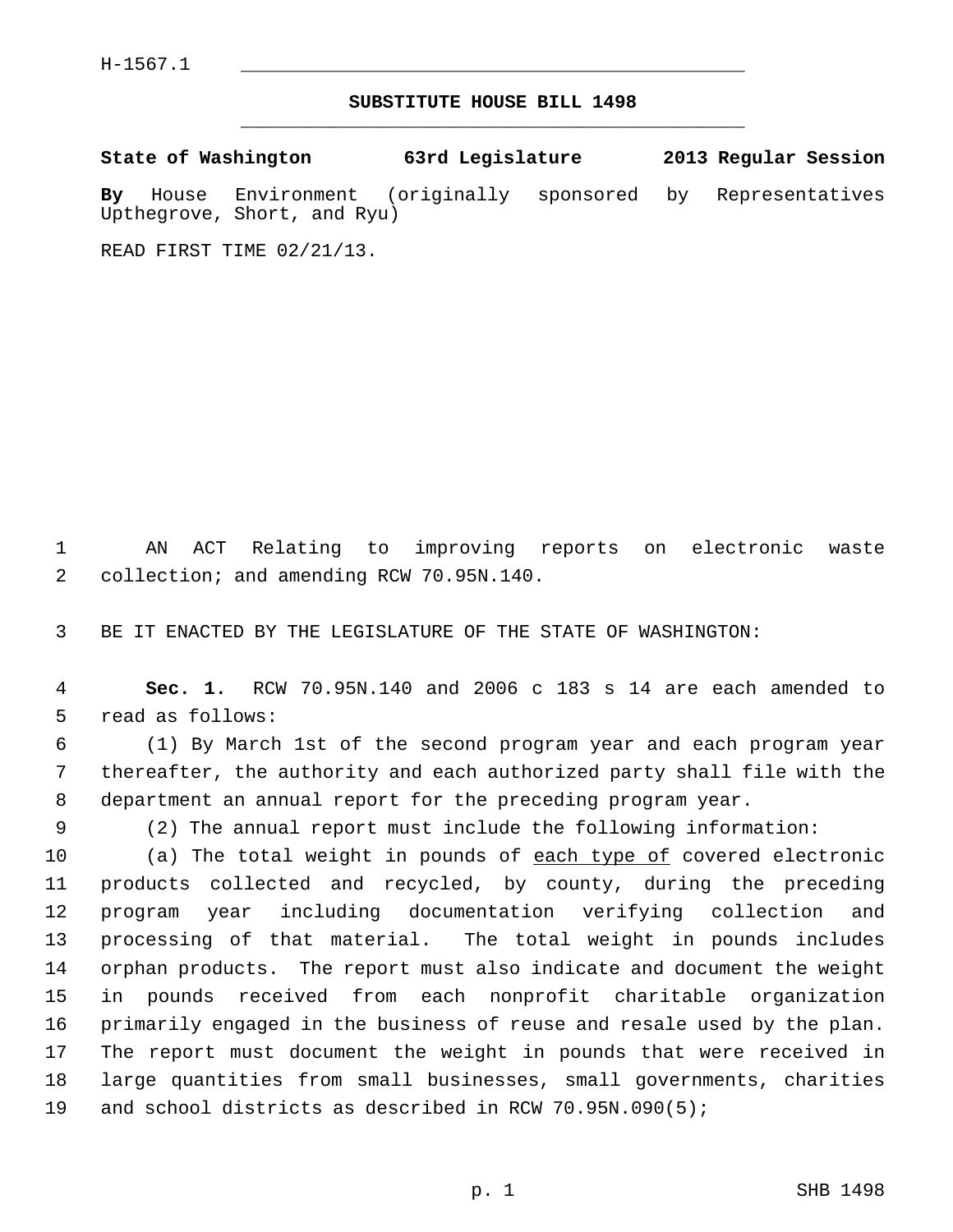1 (b) The collection services provided in each county and for each 2 city with a population over ten thousand including a list of all 3 collection sites and services operating in the state in the prior 4 program year and the parties who operated them;

 $5$  (c) $(i)$  A list of processors used, the weight of covered electronic 6 products processed by each direct processor, and a description of the 7 processes and methods used to recycle the covered electronic products 8 including a description of the processing and facility locations. The 9 report must also include a list of subcontractors who further processed 10 or recycled unwanted covered electronic products( $(\tau)$ ) or electronic 11 components, ((or electronic scrap described in section 26(1) of this 12  $act$ )) including facility locations.

 (ii) An estimate of the weight of each type of material recovered as a result of the processing of recycled covered electronic products. 15 Recovered materials catalogued under this subsection must include, at a minimum: Cathode ray tube glass, circuit boards, batteries, mercury-containing devices, plastics, and metals.

18 (iii) An estimate of the percentage, by weight, of all collected 19 products that ultimately are reused, recycled, or end up as residual 20 waste that is disposed of in another manner;

21 (d) ((Other documentation as established under section 26(3) of 22  $this$  act;

23  $(e)$ ) Educational and promotional efforts that were undertaken;

24 ( $(\{\text{f}\})$ ) (e) The results of sampling and sorting as required in RCW 25 70.95N.110, including a list of the brand names of covered electronic 26 products by product type, the number of covered electronic products by 27 product type, the weight of covered electronic products that are 28 identified for each brand name or that lack a manufacturer's brand, and 29 the total weight of the sample by product type;

30 ( $(\overline{q})$ ) (f) The list of manufacturers that are participating in the 31 standard plan; ((and

 $\{\hbox{h}\}\)$  (q) A description of program revenues and costs, including: 33 (i) The total cost of the program; and (ii) the average cost of the 34 program per pound of covered electronic product collected;

 (h) A detailed accounting of the following costs of the program: (i) Program delivery, including: (A) Education and promotional efforts; (B) collection; (C) transportation; and (D) processing and labor; and (ii) program administration;